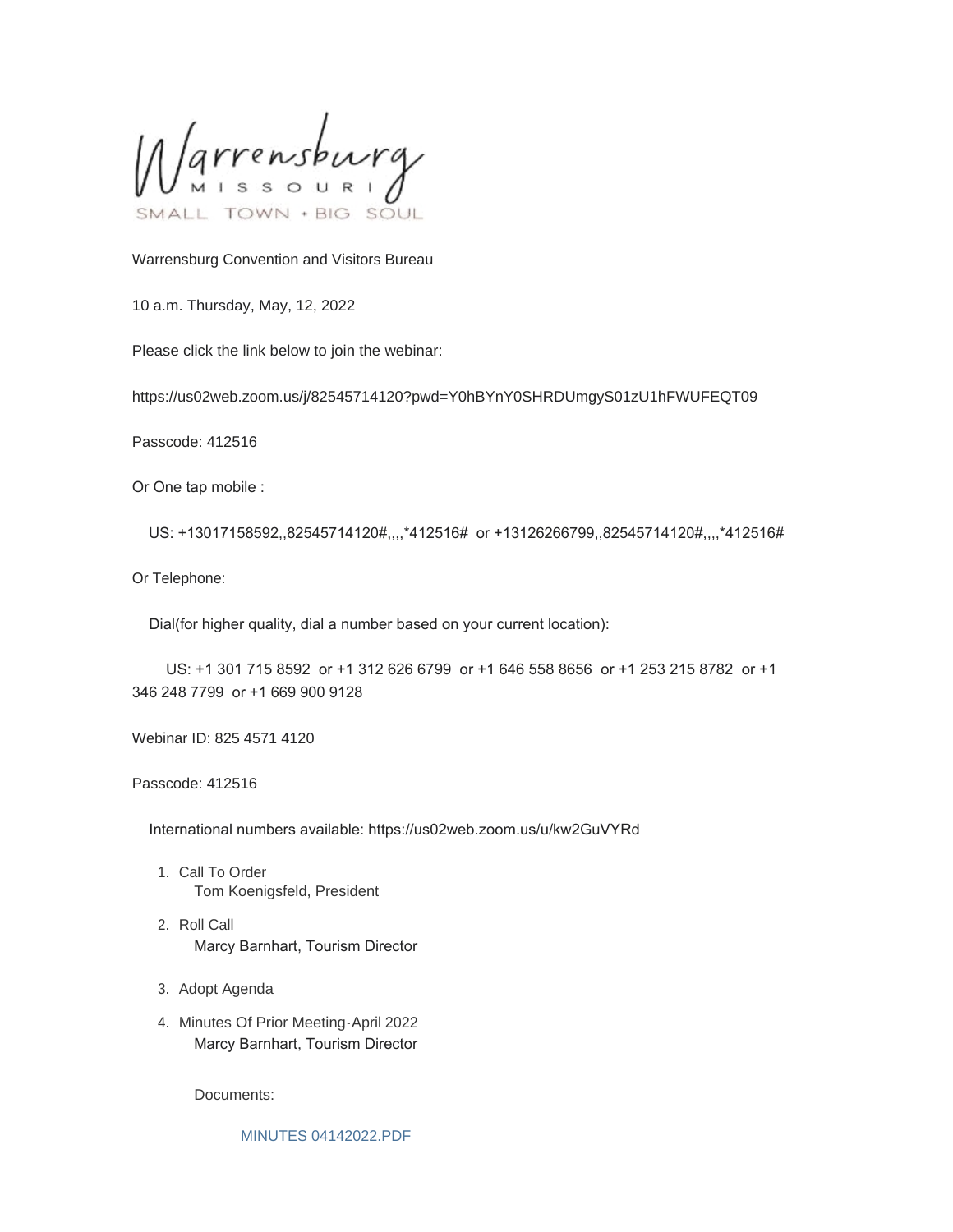5. Financial Report-May 2022 Marcy Barnhart, Tourism Director

Documents:

## [FINANCIAL REPORT MAY 2022.PDF](https://www.warrensburg-mo.com/AgendaCenter/ViewFile/Item/6590?fileID=11085) [LODGING TAX RPT.PDF](https://www.warrensburg-mo.com/AgendaCenter/ViewFile/Item/6590?fileID=11086)

6. Order Of Business: 205 N Holden Design Marcy Barnhart, Tourism Director

Documents:

## [DIRECTOR NOTES 205 N HOLDEN ARCHITECTURE DESIGN DRAFT .PDF](https://www.warrensburg-mo.com/AgendaCenter/ViewFile/Item/6591?fileID=11087) [22.04.12 DESIGN DEVELOPMENT FLOOR PLAN.PDF](https://www.warrensburg-mo.com/AgendaCenter/ViewFile/Item/6591?fileID=11088)

7. Order Of Business: Missouri Division Of Tourism Marketing Matching Grant Application Marcy Barnhart, Tourism Director

Documents:

### [DIRECTOR NOTES MDT MMG .PDF](https://www.warrensburg-mo.com/AgendaCenter/ViewFile/Item/6592?fileID=11089) [WARRENSBURG FY23 CTL LETTER.PDF](https://www.warrensburg-mo.com/AgendaCenter/ViewFile/Item/6592?fileID=11090)

8. Order Of Business: Madden Media Marketing Proposal For Missouri Division Of Tourism MMG

Marcy Barnhart, Tourism Director

Documents:

# [DIRECTOR NOTES MADDEN MEDIA MMG .PDF](https://www.warrensburg-mo.com/AgendaCenter/ViewFile/Item/6593?fileID=11091) [WARRENSBURG MO FY23 MMG GRANT PROPOSAL MADDEN MEDIA.PDF](https://www.warrensburg-mo.com/AgendaCenter/ViewFile/Item/6593?fileID=11092)

WCVB Strategic Plan Update 9. Marcy Barnhart, Tourism Director

Documents:

## [DIRECTORS NOTES STRATEGIC PLAN UPDATE.PDF](https://www.warrensburg-mo.com/AgendaCenter/ViewFile/Item/6594?fileID=11093)

10. Directors Report Marcy Barnhart, Tourism Director

Documents:

### 05092022 WCVB DIRECTORS REPORT BOARD PDF

- 11. Appearances By The Public
- 12. City Of Warrensburg Update Jim Kushner, City of Warrensburg Council Member